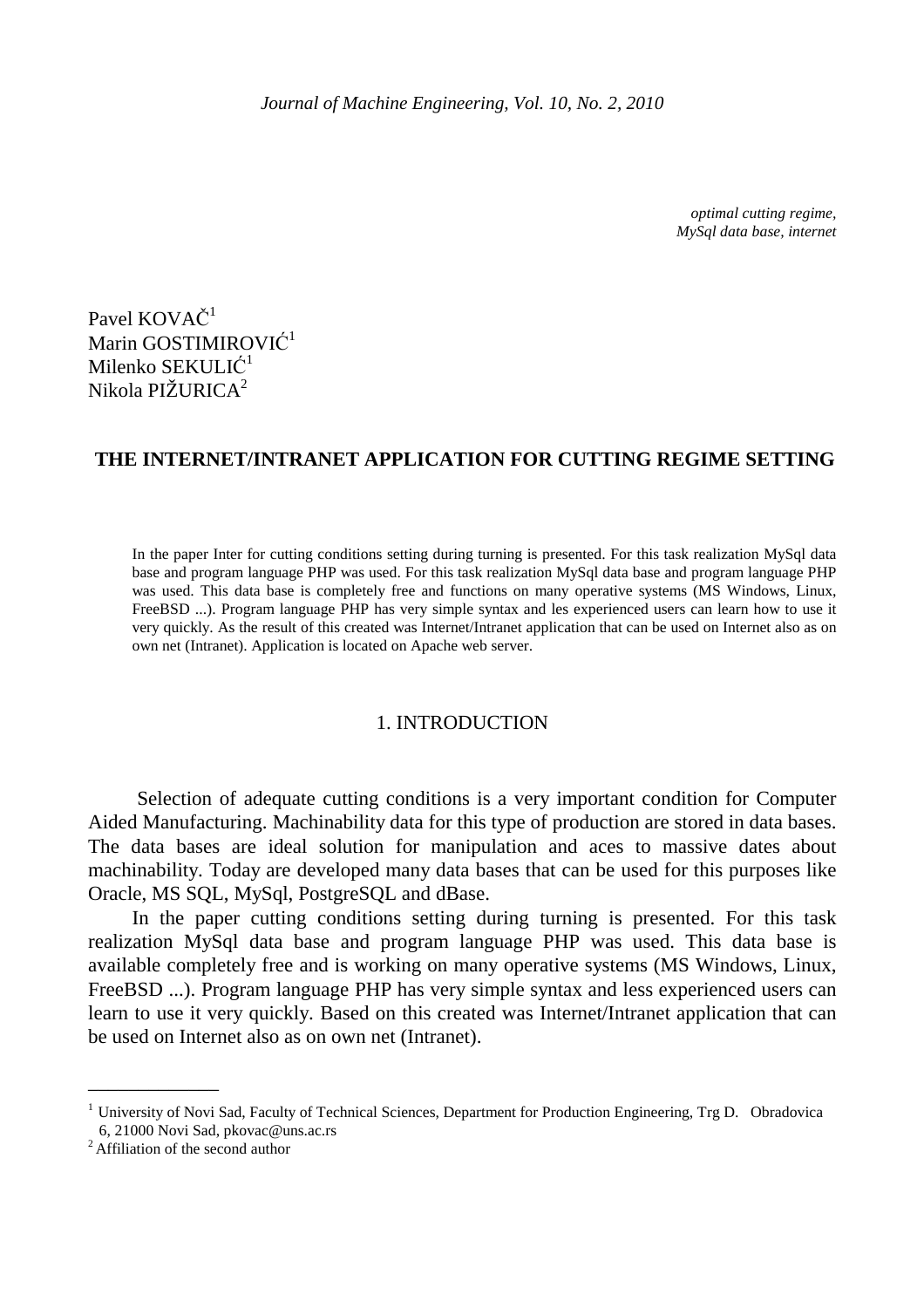For determination of feed during turning there are limitations according:

- 1. Limitations of machine tool
- 2. Limitations according tool
- 3. Limitations according worpiece

 Feed depends upon different parameters (workpiece and tool material, dimension of wokpiece and tool holder, depth of cut and etc.) After adopting value of feed according tables (mostly of tool producers) are checked according cutting conditions.

Usually are checked:

- Conditions of chip production
- Tool holder strength
- Stability of workpiece during machining
- Surface roughness

 The aim of the paper was to build informational system for proper feed selection during turning. Access to this net application will be possible from compute with any operational system through TCP and IP Protocol.

For thes problem next solution was selected

- 1. Base dates and recommended values will be stored in MySQL data base
- 2. Application will be written in PHP language
- 3. Application will be located on Apache server
- 4. Realization will be trough web explorer

 MySQL data base is published as GPL (General Public License) what means it is open code software. It is suitable for small applications like this or the big projects, where is need huge data storage and many users access.

 PHP language is developed for simple and quick development of Internet/Intranet applications. The language syntax is simple but without possibilities of data base creation decreasing. This database like Ms Language has possibility to access different data bases like Oracle, MS SQL, MySql, PostgreSQL, dBase, InterBase, Microsoft SQL and Infomix.

Apache is Web server like MYSQL and PHP open cod software. The most of internet site are on the server. Integration of these three components: server, PHP language and date base is very stable and whole system functions like integrated complex. Access to application is possible trough any web browser. Only limitation is for web browser is to have JavaScript support which was used for generation of associate menu and for correctness of entered information.

# 2. PHASES OF THE INFORMATION SYSTEM REALIZATION

Phases of the informational system realization are next:

- 1. Installation and setting of all components in the informational system(data base, web server, PHP interpreter)
- 2. Data base modeling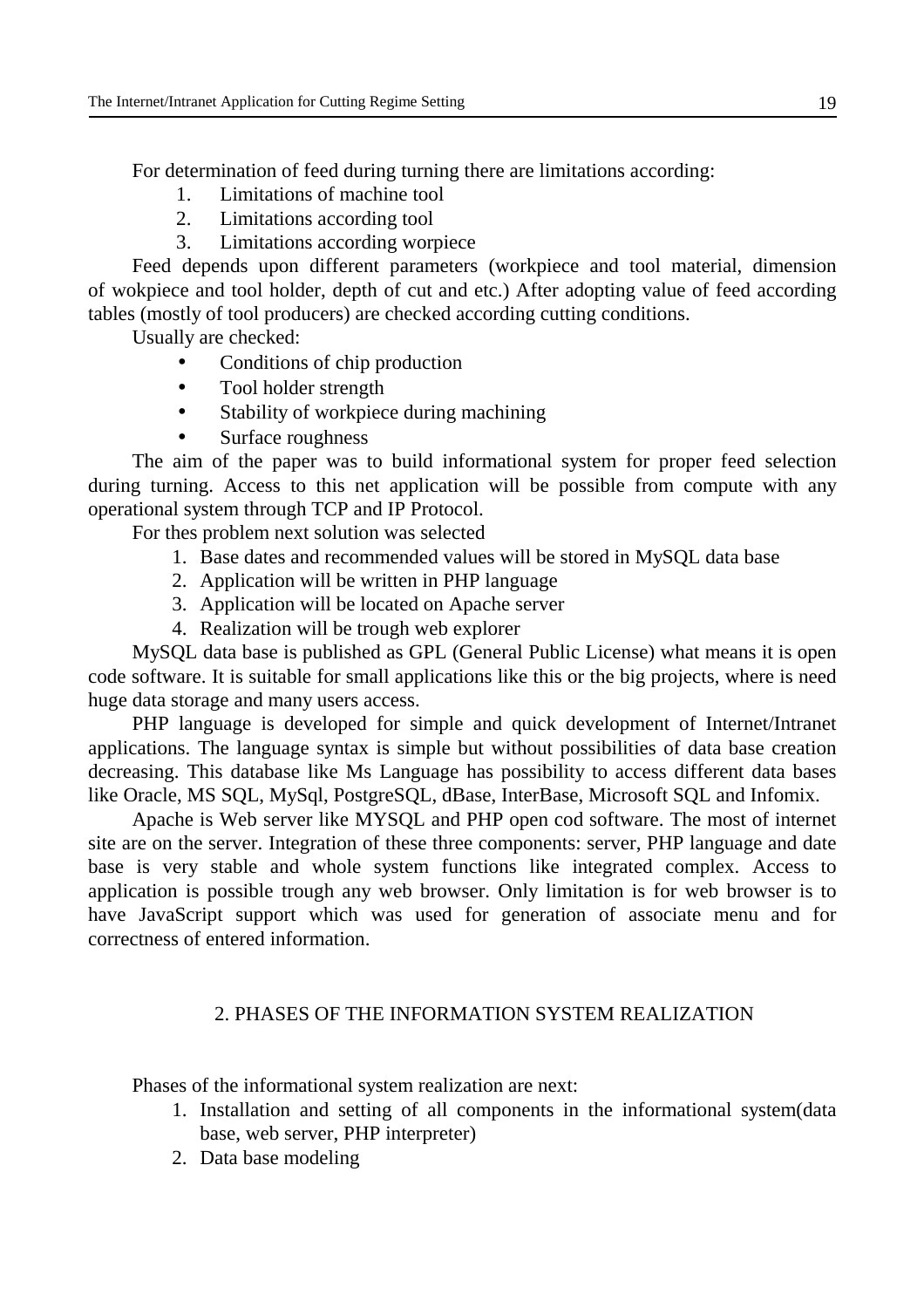- 3. Store of information in data base
- 4. Writing of program
- 5. Testing

On the computer, where system will be realized, installation of web server, data base and PHP interpreter is needed. Next step is setting of all components. On the computer operational system Linux is installed.



Fig. 1. Values and mutual connections between

During data base realization organizing of input dates were performed. For calculation of proper cutting feed many tables with different dates are needed. For data base creation, as example, machinability tables are used [3,5]. In the table are entities that contain information about workpiece diameter, cross section of tool holder, material of workpiece, and depth of cut. According this in MySQL data 4 tables are created: workpiece diameter, tool holder cross section, workpiece material and depth of cut. Fig. 1 shows visual image of mutual connections between created tables. After this table definition, table for the feed had to be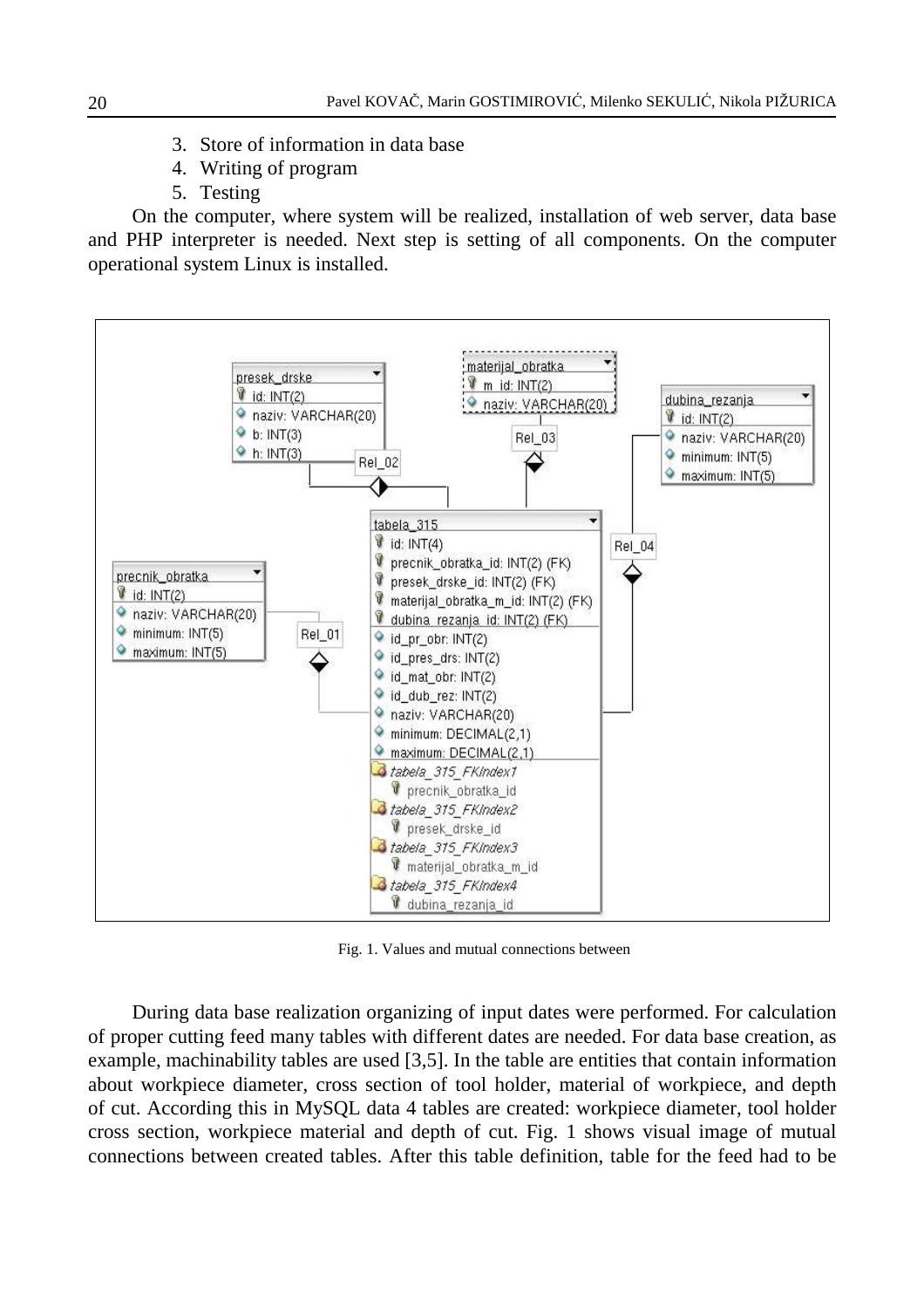created. This table contains information about the feed and had to be connected with all parameters according which is feed defined and had to be related with all 4 tables.

Next procedure is the same for all tables that are used during calculation. Table creation in all wanted fields was done by phpMyAdmin tool. Actually it is application written in PHP language and is executed in the web window and is also used for MySQL data base administration. By use of this tool beside table structure creation of data enter is performed. In Fig. 2 is shown whole data base structure with all tables that are used during calculation.

| blocalhost >> localhost >> s                    |                                                        |    |                |                          |               |   |                       |                           |                                      |                   |          |                  |
|-------------------------------------------------|--------------------------------------------------------|----|----------------|--------------------------|---------------|---|-----------------------|---------------------------|--------------------------------------|-------------------|----------|------------------|
| $Y + A$                                         | localhost >> localhost >> strug   phpMyAdmin 2.6.1-pl3 |    |                |                          |               |   |                       |                           |                                      |                   |          | $-$ <b>D</b> $x$ |
| Edit View Go Bookmarks Tabs Help<br>File        |                                                        |    |                |                          |               |   |                       |                           |                                      |                   |          |                  |
| $\mathcal{Z}$<br>√<br>$\rightarrow$<br>$\omega$ | Search the web:<br>$\equiv$                            |    |                |                          |               |   |                       |                           |                                      |                   |          | ଼ି               |
| http://localhost/phpmyadmin/                    |                                                        |    |                |                          |               |   |                       |                           |                                      |                   |          | Go               |
|                                                 | XAMPP for Linux 1.4.13   phpMyAdmin   Merodavni pomak  |    |                |                          |               |   |                       |                           |                                      |                   |          |                  |
|                                                 | Server: Glocalhost > Database: Gstrug                  |    |                |                          |               |   |                       |                           |                                      |                   |          |                  |
|                                                 | RSOL<br><b>i<sup>s</sup></b> Structure                 |    |                | eExport<br><b>Search</b> |               |   |                       | <b>AQuery</b>             | <b>% Operations</b><br><b>X</b> Drop |                   |          |                  |
|                                                 |                                                        |    |                |                          |               |   |                       |                           |                                      |                   |          |                  |
| phpMyAdmin                                      | Table                                                  |    |                |                          | <b>Action</b> |   |                       | Records<br>$\circledcirc$ | <b>Type</b>                          | Collation         | Size     | Overhead         |
| <b>소조 무다</b>                                    | cvrstoca tvrdoca                                       | 眉  | 腘              | <b>A</b>                 | 匫             | 而 | X                     |                           | 16 MyISAM                            | latin1 swedish ci | 2.4 KB   |                  |
| Database:                                       | dubina rezanja                                         | E  | 膻              | 14 图                     |               | 而 | $\times$              |                           | 5 MyISAM                             | latin1_swedish_ci | $2.1$ KB |                  |
| $\div$<br>strug $(17)$                          | duz obrade                                             | E  | 膤              | 融                        | 廇             |   |                       |                           | 6 MyISAM                             | latin1 swedish ci | $2.1$ KB |                  |
|                                                 | iso                                                    | 旧  | 矑              | 提                        | 阍             |   | ×                     |                           | 7 MyISAM                             | latin1 swedish ci | $2.1$ KB |                  |
| strug                                           | iso kv                                                 | E  | 賠              | 降市                       | 惛             |   | X                     |                           | 91 MyISAM                            | latin1 swedish ci | 3.5 KB   |                  |
| <b>目</b> cvrstoca_tvrdoca                       | kl kv pov                                              | E  | 82             | 驿                        | 图             | 而 | $\mathsf{x}$          |                           | 3 MyISAM                             | latin1_swedish_ci | 2.0 KB   |                  |
| 目 dubina_rezanja<br>duz_obrade                  | materijal obratka                                      | 眉  | B <sup>2</sup> | 躁                        | 膺             |   | X                     |                           | 7 MyISAM                             | latin1 swedish ci | $2.2$ KB |                  |
| 目 iso                                           | precnik obratka                                        | 眉  | 膻              | 驿                        | 膺             | 而 | $\mathsf{x}$          |                           | 9 MyISAM                             | latin1 swedish ci | $2.2$ KB |                  |
| 目 iso_kv                                        | precnik_obratka_fino                                   | 眉  | 腘              | <b>A</b>                 | 匫             | 而 | ×                     |                           | 10 MyISAM                            | latin1 swedish ci | 2.2 KB   |                  |
| kl kv_pov<br>materijal obratka                  | presek drske                                           |    | 脾              | 聯                        | 图             | 而 | $\times$              |                           | 6 MyISAM                             | latin1 swedish ci | $2.1$ KB |                  |
| precnik_obratka                                 | rad vrha noza                                          | E  | ī.             | 좋다                       | 匫             |   |                       |                           | 4 MyISAM                             | latin1 swedish ci | $2.1$ KB |                  |
| 目 precnik_obratka_fino<br>presek drske          | regmera                                                | 眉  | 矑              | 瀑布                       | 阍             | m | $\boldsymbol{\times}$ |                           | 13 MyISAM                            | latin1 swedish ci | 2.3 KB   |                  |
| 目 rad_vrha_noza                                 | tabela 313                                             | IE | 12             | 茶                        | 惛             |   | X                     |                           | 70 MyISAM                            | latin1 swedish ci | 3.2 KB   |                  |
| 冒<br>regmera                                    | tabela 314                                             |    | 脾              | 14 图                     |               | 而 | $\boldsymbol{\times}$ |                           | 24 MyISAM                            | latin1 swedish ci | 2.9 KB   |                  |
| 目 tabela 313<br>tabela_314                      | tabela 315                                             | 肩  | B <sup>o</sup> | 隆                        | 膺             |   | Х                     |                           | 180 MyISAM                           | latin1 swedish ci | 10.8 KB  |                  |
| 目 tabela_315                                    | tabela S13                                             | 眉  | 駟              | 灩                        | 憍             | 而 | $\times$              |                           | 16 MyISAM                            | latin1 swedish ci | 2.5 KB   |                  |
| 目 tabela S13                                    | tip materijala obratka                                 | 眉  | 團              |                          | <b>NOTX</b>   |   |                       |                           | 2 MyISAM                             | latin1 swedish ci | 2.1KB    |                  |
| tip_materijala_obratka                          | 17 table(s)                                            |    |                |                          | Sum           |   |                       | 469                       |                                      | latin1 swedish ci | 48.9 KB  | $0$ Byte $\tau$  |
| Transferring data from localhost                |                                                        |    |                |                          |               |   |                       |                           |                                      |                   |          | ٠                |
|                                                 |                                                        |    |                |                          |               |   |                       |                           |                                      |                   |          |                  |
|                                                 |                                                        |    | 51             |                          |               |   | 编                     | hda                       | cpu                                  | 12:52:34<br>mem   |          |                  |

Fig. 2. Data base structure with all tables

Beside tables creation this programme can be used for exportation of so cold dump data base which is actually SQL script (see Fig. 3). This script is possible to use for data migration in another data base.

This script also contains all SQL commands which are used for table creation in the data base. It can be also used as excellent indicator how can directly manipulate with tables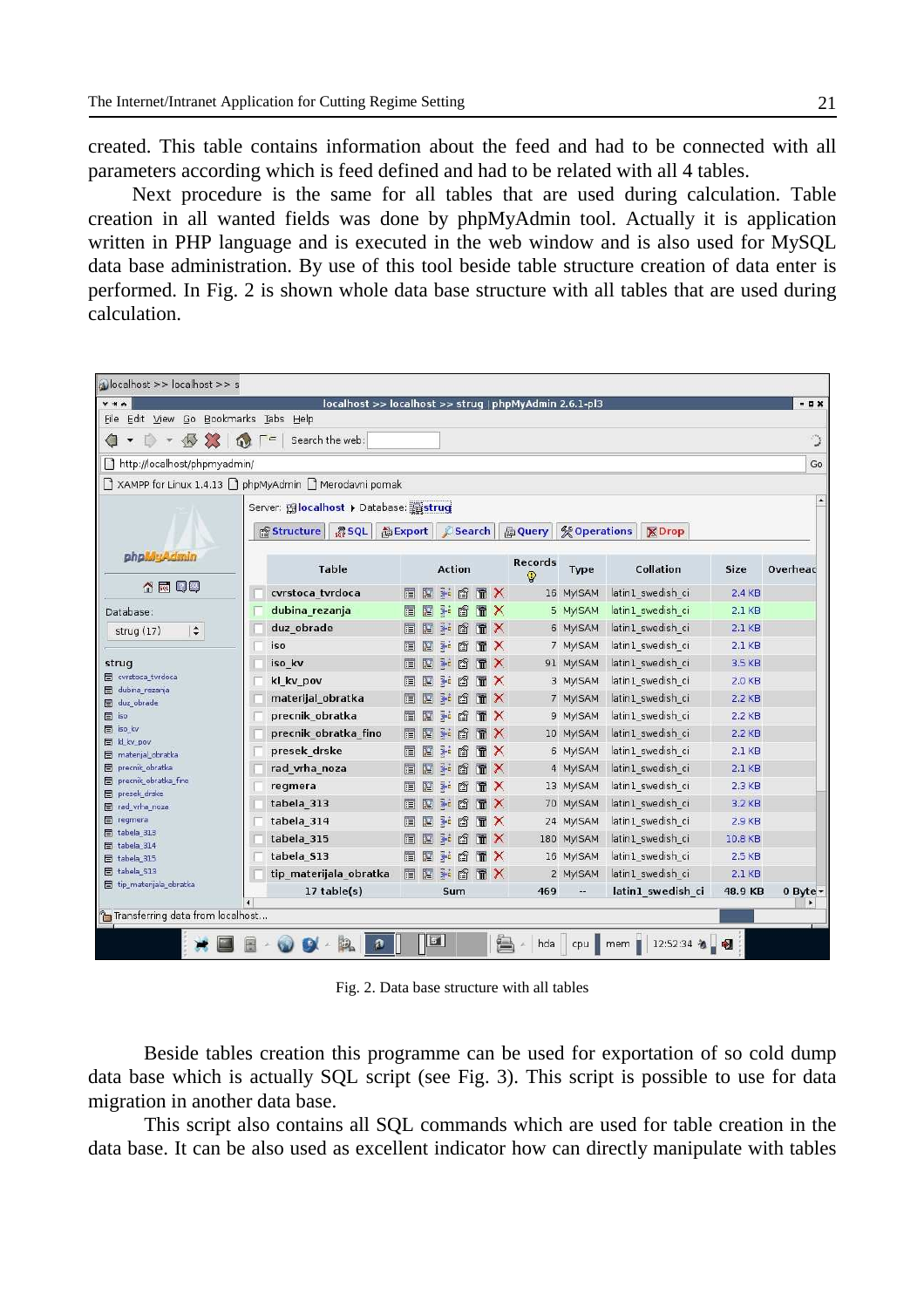in the data base from terminal without use of visual tools like before mentioned program phpMyAdmin.



Fig. 3. Dump data base

```
-- phpMyAdmin SQL Dump 
-- version 2.6.1-pl3 
-- http://www.phpmyadmin.net 
-- 
-- Host: localhost 
-- Generation Time: Oct 10, 2005 at 11:16 AM 
-- Server version: 4.1.11 
-- PHP Version: 5.0.4 
-- 
-- Database: `strug` 
-- -------------------------------------------------------- 
-- Table structure for table `cvrstoca_tvrdoca`
-- 
CREATE TABLE `cvrstoca_tvrdoca` ( 
`id` int(2) NOT NULL auto_increment, 
`naziv` varchar(20) NOT NULL default '', 
`minimum` int(4) NOT NULL default '0', 
`maximum` int(4) NOT NULL default '0', 
PRIMARY KEY (`id`) 
) ENGINE=MyISAM DEFAULT CHARSET=latin1 AUTO_INCREMENT=17 ; 
-- 
-- Dumping data for table `cvrstoca_tvrdoca` 
-- 
INSERT INTO `cvrstoca_tvrdoca` VALUES (1, '140 HB', 140, 140);
```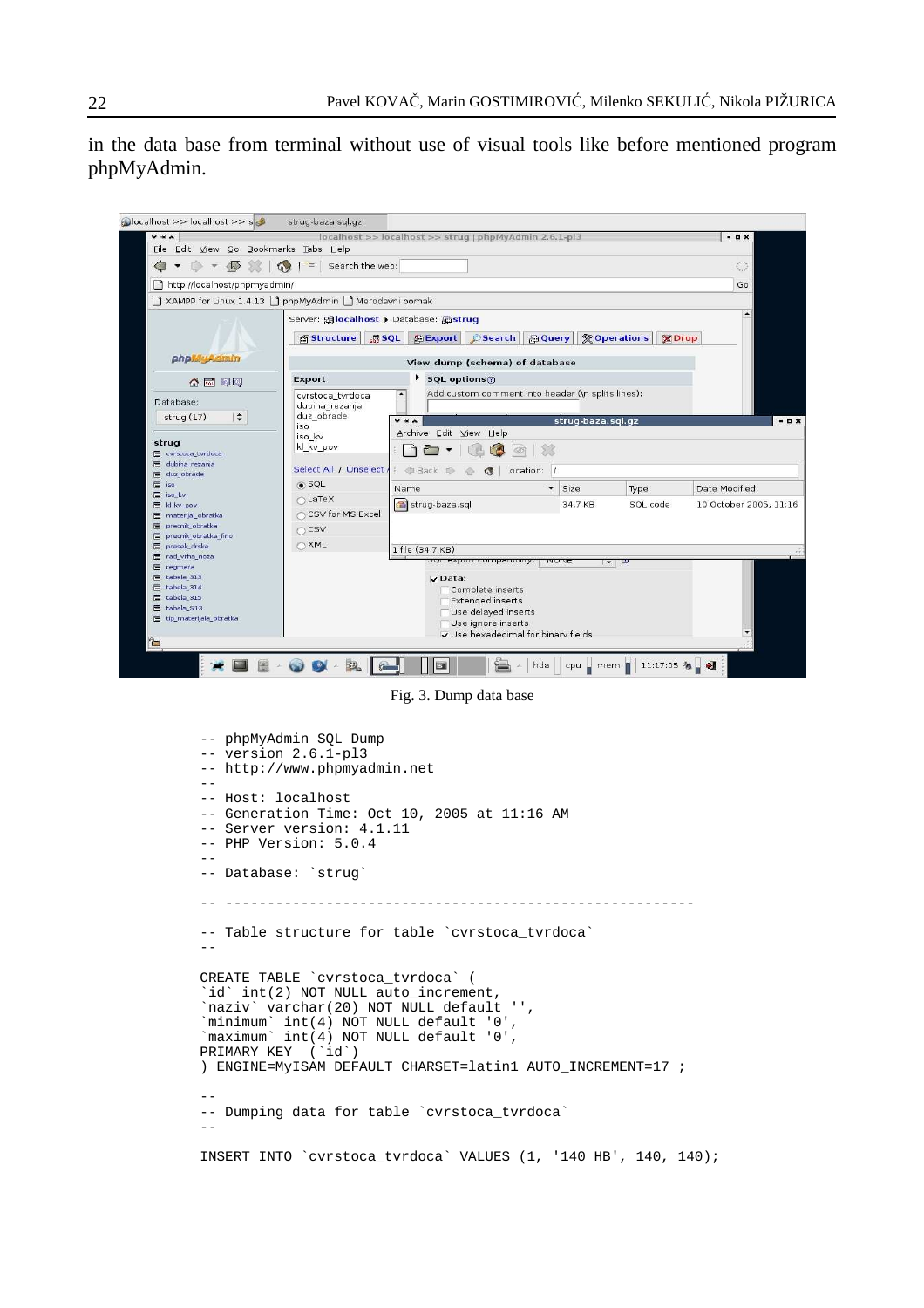## 3. THE PROGRAM CREATION

 When first two steps are finished all system components are adjusted, all data are stored in the data base follows next step in program creation. Program is developed on the local computer, and one of conditions is portability, for which migration is easier. According to this reasons it is necessary to avoid that base connection commands explicitly not comprehend direct server rote, user name, and password and data base name. Special PHP data is created config.php which consists of all necessary information about connections and allocates it to all changes that appear in program.

 Last and execution step is entered values check. JavaScript function doesn't allow execution of program if all values are not chosen or entered. Calculation will not be executed if are entered illogically gig numbers or words instead of numbers. Fig. 4 shows page for data entrance of system and Fig. 5 shows page with calculation results for an example.



Fig. 4. Entrance page